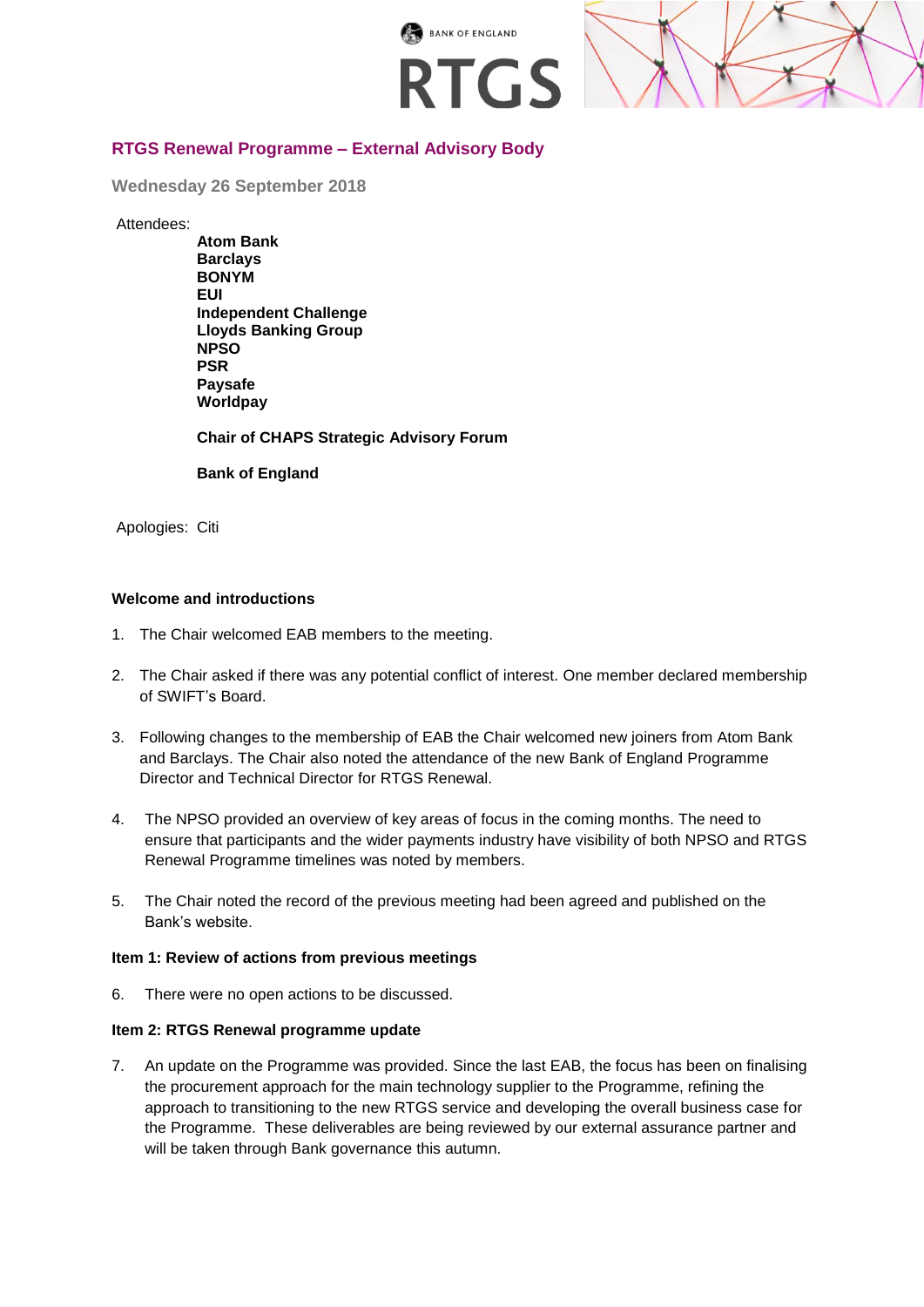

- 8. All these deliverables will feed into an updated view of Programme timelines. Subject to approval through governance, the Bank intends to share this view at the industry events scheduled for December 2018. The Bank recognises the importance of providing this forward view to industry and will seek to do so as far as possible, noting that the overall Programme plan will only become firm once commercial negotiations have concluded with the Bank's delivery partner and detailed planning has taken place with direct participants.
- 9. The Programme will be entering its "Design and Source" phase in the coming months and procurement activities will commence as part of this. There was a discussion on how the Bank will scale-up the Programme team to ensure the correct balance of skills required for the next stage. The appointment of the Programme Director and Technical Director were given as examples of how the Bank is ensuring the Programme team is properly resourced.

### **Item 3: Business Case**

- 10. In the Blueprint the Bank set out its intention to develop an overall business case for the Programme, the framework for this had been shared with EAB previously. The Bank provided an update on discussions held with industry to feed their views on costs and benefits into the business case. Key themes arising from this work were shared with EAB.
- 11. It was noted that there were no areas of proposed functionality which were considered of low benefit to firms and highly costly to implement. Members discussed the cost vs. benefit case for some of the proposed functionality in the renewed RTGS service. For some of these, for example extended operating hours and Message Network Agnostic Design, there is little immediate demand for enhanced functionality. However, Members noted that the Bank needed to consider the potential for such demand to emerge. This is especially true where future use cases have the support of participants.
- 12. It was noted that the while the Bank is developing cost estimates for the Programme as part of the business case, it will not be in a position to share this information with industry until after a supplier has been appointed in order to protect the Bank's commercial position.

# **Item 4: ISO 20022 consultation – Emerging Themes**

- 13. The Bank provided a high-level overview of the feedback received in response to the consultation exercise conducted over the summer. Initial analysis of the feedback demonstrates a healthy level of engagement with the industry and broad support for the proposals set out in the consultation document – particularly the creation of a Common Credit Message.
- 14. Members were informed that further work to support the Renewal Programme's engagement on ISO 20022 topics will be provided by the end of 2018. Members noted that the Transition Working Group model had delivered clear and useful engagement with industry and expressed their hope that the Bank might use this type of structure for ISO 20022 activity. The Bank noted that it was looking to establish a new Strategic Standards Implementation Advisory Panel supported by working groups – further detail and confirmation of the advisory panel's final name will be shared over the coming months.
- 15. The Bank confirmed that its response to the consultation would be published by the end of November 2018.

**AOB**